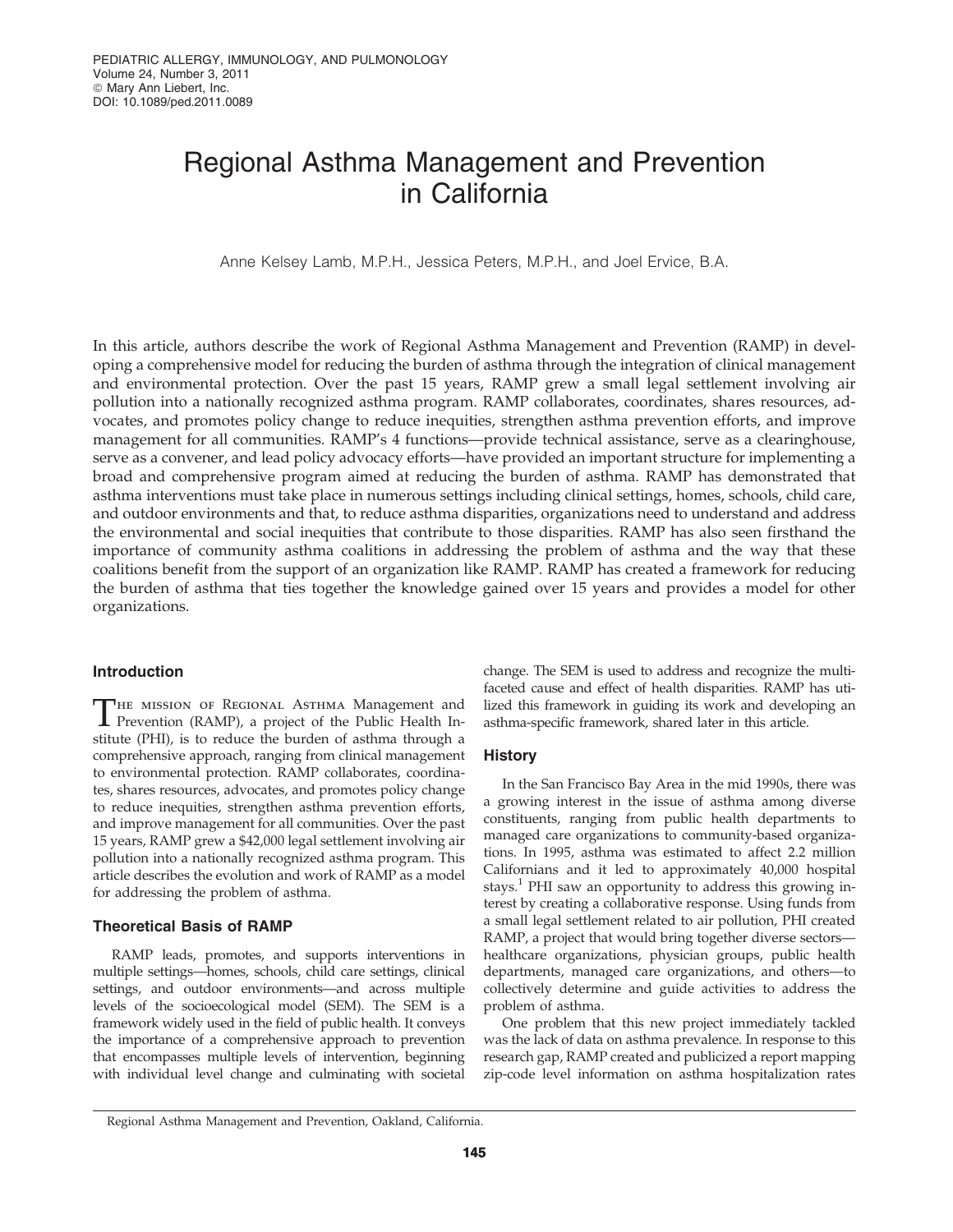across 4 counties in the Bay Area. Asthma prevalence is difficult to ascertain and is generally done only through self-report surveys. Therefore, data on hospitalizations or emergency department visits are often used as a proxy to understand the burden of the disease. The picture that emerged showed significant disparities in asthma hospitalizations, with lowincome communities and communities of color bearing a disproportionate burden. After local health plans and local health departments were presented the data at a meeting convened by RAMP, many were compelled to start asthma programs. For example, the Contra Costa County Health Department applied for and received a 3-year grant to provide education and clinical services in the western part of the county, which has the highest rates of asthma. Additionally, in the city of Berkeley, the report prompted residents to go directly to the city council and demand to know why they had high asthma hospitalization rates; the city then allocated \$50,000 for a study to try to answer that question.

RAMP also leveraged this report to gain support for its own work. The California Endowment, the largest foundation in the state, recognized the importance of a public health response to the problem of asthma and provided RAMP with a grant to stimulate activity across the region. This funding helped RAMP develop 3 of what are now considered to be its core functions: (1) providing technical assistance, (2) serving as a convener, and (3) serving as a clearinghouse. Under this grant, RAMP helped with the formation of community-based asthma coalitions in 3 communities with disproportionately high rates of asthma hospitalizations. RAMP provided technical assistance to these coalitions in the areas of coalition development, community needs assessment, program planning, advocacy, and sustainability. All of these coalitions received funds to support their coordination as well as to hire Community Health Outreach Workers (CHOWs), who conduct in-home visits with families affected by asthma. During their visits, the CHOWs work with families to support selfmanagement of asthma and to help them identify and reduce exposure to environmental asthma triggers. This provided an opportunity for RAMP to develop its second function serving as a convener. RAMP began hosting meetings for the CHOWs across the region to provide education, capacity building, and networking opportunities—these meetings continue to this day, demonstrating the significant demand for them. The third function that emerged was for RAMP to serve as a clearinghouse of asthma information. This was done through gathering and sharing tools, articles, and resources on RAMP's website, as well as through creating tools to support asthma programs. For example, RAMP created wall charts to assist physicians in following the asthma guidelines created by the National Heart Lung and Blood Institute. RAMP also convened a regional group to create Asthma Action Plans, which have since been updated, translated into 4 languages, and broadly disseminated across the nation.

# Evolution

RAMP continues the 3 aforementioned functions today, but has also expanded its work into new areas. In terms of its original functions, RAMP still provides technical assistance to asthma coalitions across California and has compiled a set of resources in the areas that technical assistance is most often requested, now available on the Web site. RAMP also continues to serve as a convener. RAMP hosts an annual round table dialog among school nurses to discuss strategies for addressing asthma in schools. RAMP has also brought people together for discussions on topics such as land use policies, transit-oriented development, and culturally competent communication between providers and patients, to name a few. RAMP also continues its role as a clearinghouse. RAMP recently developed a section of the clearinghouse focused on inequities and shares an array of asthma updates with over 800 recipients through an electronic newsletter.

A significant expansion occurred in 2005 when RAMP assumed responsibility for the coordination of Community Action to Fight Asthma (CAFA), a statewide network of community asthma coalitions who collectively aim to reduce environmental triggers of asthma through policy change. This encouraged RAMP to solidify its fourth major function—leading advocacy efforts. RAMP and the local asthma coalitions it supports have since engaged in numerous policy efforts at the local, regional, and state levels. Asthma coalitions have successfully advocated for numerous local policy changes including the following:

- Creating and enforcing policies to prevent and address indoor air quality problems in schools;
- Establishing protocols for reducing the presence of environmental triggers in schools by restricting the use of unhealthy cleaning supplies;
- Promoting the use of integrated pest management to reduce children's exposure to potentially harmful pesticides in schools;
- Improving housing inspection and remediation practices to reduce exposure to environmental triggers in rental housing;
- Rerouting truck routes away from residential areas to protect communities from harmful diesel particulate matter.

RAMP, in coordinating the network of asthma coalitions, has helped to shape state-level policies, including the following:

- RAMP worked with a broad array of partners to advocate for 2 diesel regulations at the California Air Resources Board that addressed diesel pollution emitted by vehicles such as big rigs and construction equipment. It is estimated that these regulations will reduce diesel particulate matter by 43% by 2020.
- RAMP and the CAFA Network successfully advocated to ensure that funds set aside for emergency school repairs could include repairs aimed at improving indoor air quality, thus not only highlighting the importance of the issue but also mobilizing resources.
- RAMP and partners worked on the successful defeat of a California proposition that would have essentially overturned California's landmark greenhouse gas legislation.

Coalitions can serve as powerful advocates for policy change. They are able to mobilize large numbers of constituents to engage in advocacy efforts. Additionally, they bring together diverse organizations and perspectives that are able to reach and influence a broad array of decision-makers more so than any one organization could likely do on its own. Along these lines, clinical champions play a unique role as coalition members in influencing decision-makers.

From the early stages of CAFA Network development, medical providers have played a key role as clinical champions. When conducting interventions in clinical settings, the role of clinical leadership is a key to success. However,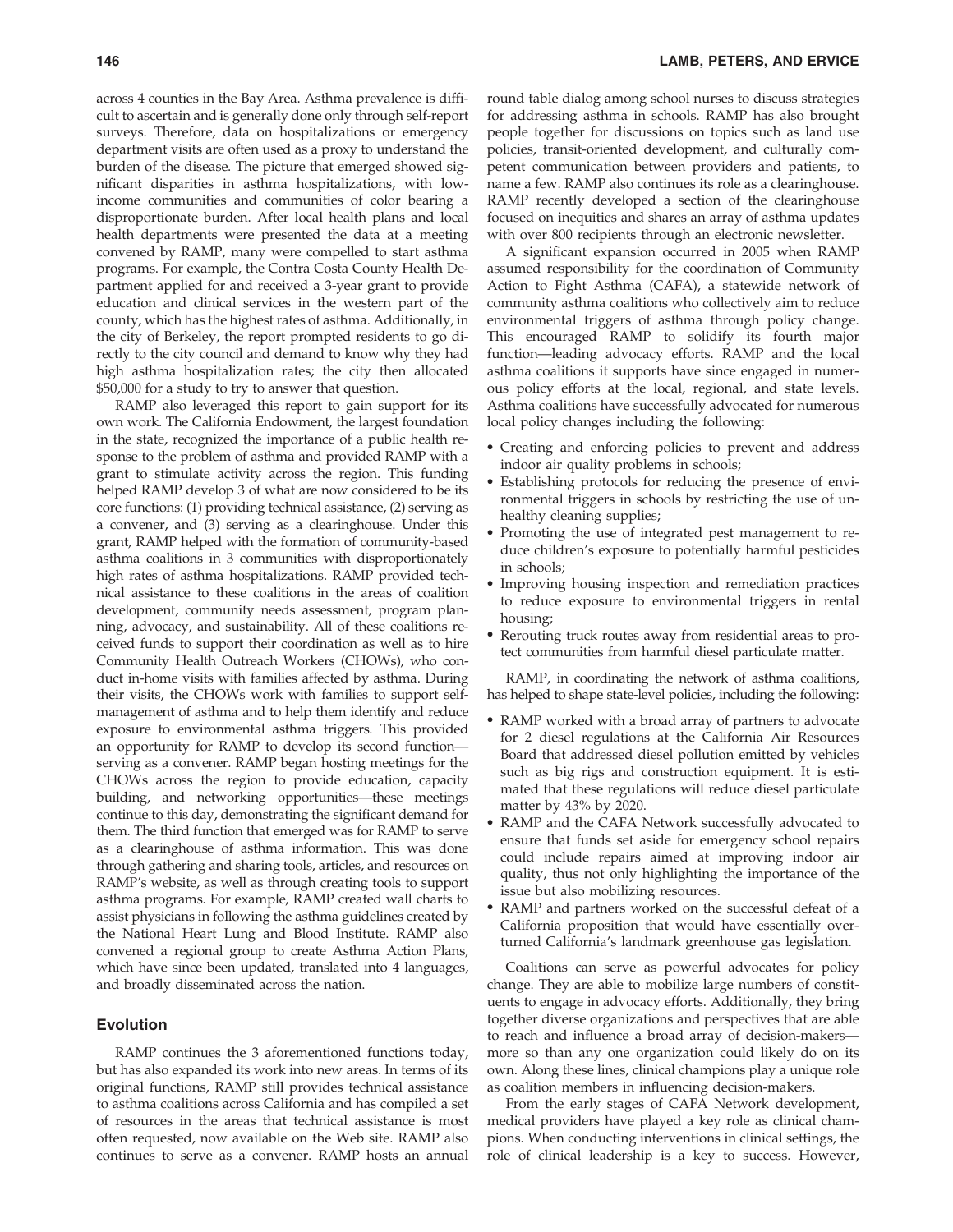# REGIONAL ASTHMA MANAGEMENT AND PREVENTION 147

clinician champions can have influence outside of the clinical setting as well. One coalition described a clinical champion as someone who believes in the importance of collaboration with the community and connecting with community organizations. Champions can be a conduit for communication with other physicians regarding community and social issues and can also be expert witnesses and advocate for policy change. Policy makers and the media are often interested in the testimony of medical authorities, and clinical champions can play a key role in getting the message of an asthma coalition heard. They carry a certain authority related to health and wellbeing that is hard to match.

Many clinicians became involved in coalitions during the last decade because of high levels of frustration at the inability to control for social and environmental factors when treating their patients. Clinicians would prescribe appropriate medications and educate their patients about self-management, but then send those patients back to environments where they continuously faced asthma triggers. To work with a dedicated coalition to support community and patient education as well as push policy makers to address asthma disparities and the root inequities that create them was an opportunity to address the issue more comprehensively. Examples of activities conducted by clinical champions within the California asthma coalitions include:

- Advocating for smoke-free policies at city council meetings;
- Testifying at a hearing at the State Capitol about the risks of schools being built near freeways;
- Testifying at the EPA about air pollution and asthma; and
- Responding to media inquiries in relation to proposed bills.

Coalition members have described an important balance that includes mobilizing clinical champions to be engaged advocates while also mobilizing and elevating the voices of diverse members. These collective voices are what make coalitions so successful.

#### Current Programs

Throughout RAMP's existence, there has always been an awareness of and focus on asthma disparities. In recent years, RAMP has strengthened its focus on the social and environmental inequities that contribute to those disparities. In 2007, RAMP was awarded a grant from the U.S. Centers



This framework was adapted from the Bay Area Regional Health Inequities Initiative's Public Health Framework for Reducing Health Inequities.

FIG. 1. Regional Asthma Management and Prevention's Framework for Reducing the Burden of Asthma, demonstrating the causal pathway of multiple factors impacting asthma disparities and the strategies employed to mitigate those factors.